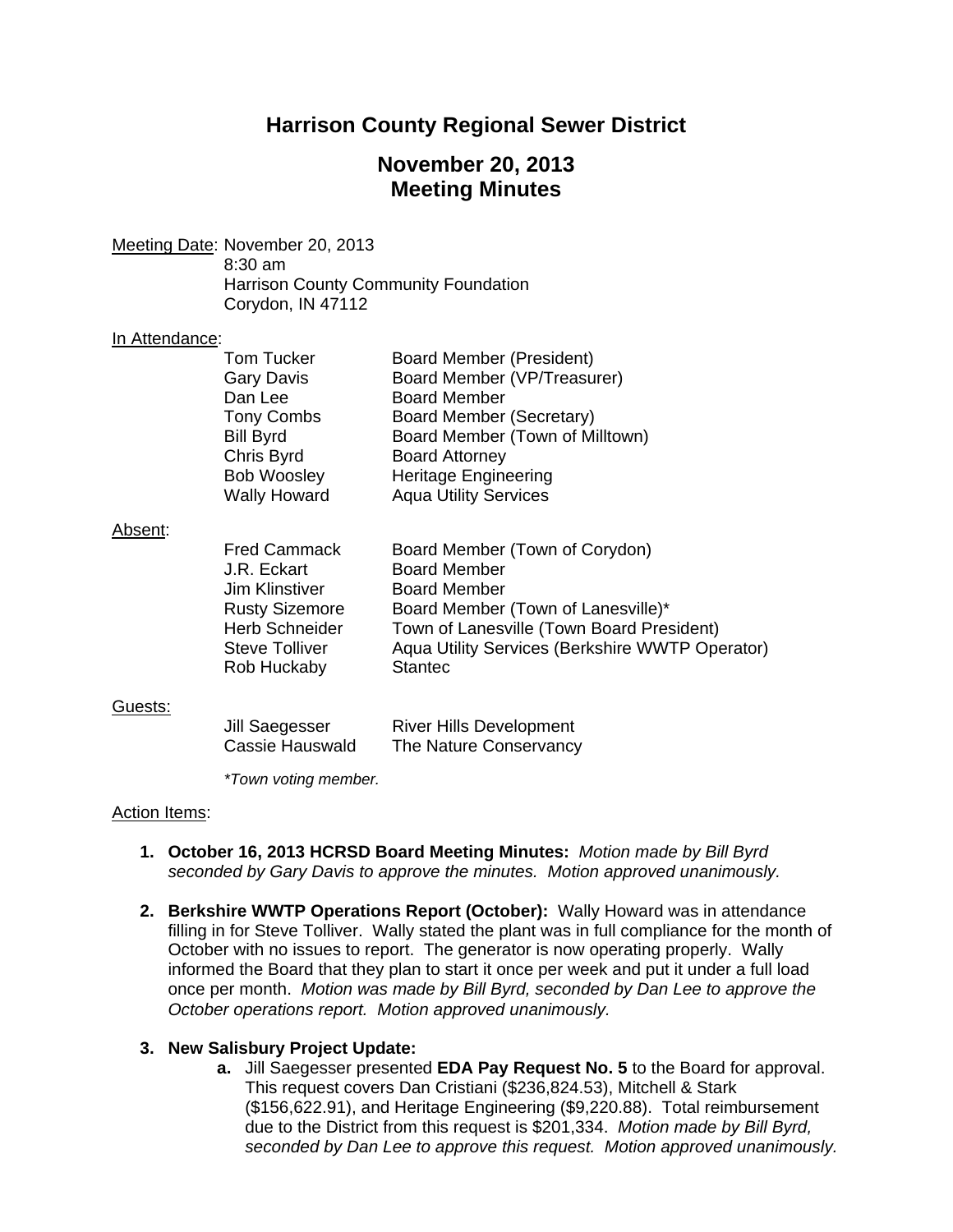HCRSD Mtg Minutes Nov. 20, 2013 Page 2 of 4

- **b. Line of Credit:** Jill advised the Board that the project is now approximately 70% complete. EDA will stop making their 50% reimbursements at the 90% completion level. The remaining 10% of reimbursement will be held until project closeout when all construction is completed and the project closeout documents have all been submitted. This results in the District having a potential short term cash flow problem. To mitigate this anticipated cash shortage the District approaching First Harrison Bank for a Line of Credit to allow the District to maintain operating capital sufficient to pay all capital and operational expenses while awaiting full reimbursement from EDA. *A motion was made by Bill Byrd, seconded by Gary Davis to allow Tom Tucker to move forward with securing a Line of Credit in the amount of \$400,000. Motion approved unanimously.*
- **c. Railroad Permit Fees:**Jill advised the Board she is still awaiting follow up from John Owen (EDA) on how best to pay the invoice from the RR regarding the cost for the flagman provided as part of their permit requirements. The invoice total is \$2,042.69. Jill will follow up on this item and report back to the Board.
- **d.** Bob Woosley provided a brief update on the construction progress made to date. The following items are underway:

### **Sewer Installation:**

- ‐ Completed repair of trench patching along 4" forcemain route (Corydon Junction Rd). Contractor milled and resurfaced trench. (County decided not to do a cost share and pave entire roadway. Roadway will be paved at a later date by the County.)
- Schmidt Cabinet lift station is complete.
- Star Gas lift station is substantially complete.
- ‐ Remaining work to complete:
	- 1. Child Craft lift station.
	- 2. Star Gas lift station.
	- 3. Approx. 1,000 feet of 6" FM remains to be installed.
	- 4. 8" gravity line behind Rite Aid remains to be installed.

## **WWTP Improvements:**

- ‐ Installed new EQ basin influent pumps, piping, and controls.
- Installed new blowers, blower control panel and associated piping.
- Demolished existing control building and completed construction of new building.
- ‐ Installed new UV equipment.
- ‐ Installed electrical controls for new effluent pumps and conducted pump start up testing.
- ‐ Completed installation of all yard piping.
- ‐ Began installing final gravel course at plant site.
- Installed new perimeter fence posts (fence to be installed Wed. 11/20).
- Upcoming work:
	- 1. Rerouting electrical service to existing lift station.
	- 2. Working with contractor to correct issues with blowers that were delivered to site. Blowers are larger than those specified in the contract documents.
	- 3. Installing miscellaneous plates.
	- 4. Awaiting costs from Contractor to make modifications to the existing WWTP per requests from the District's Operator.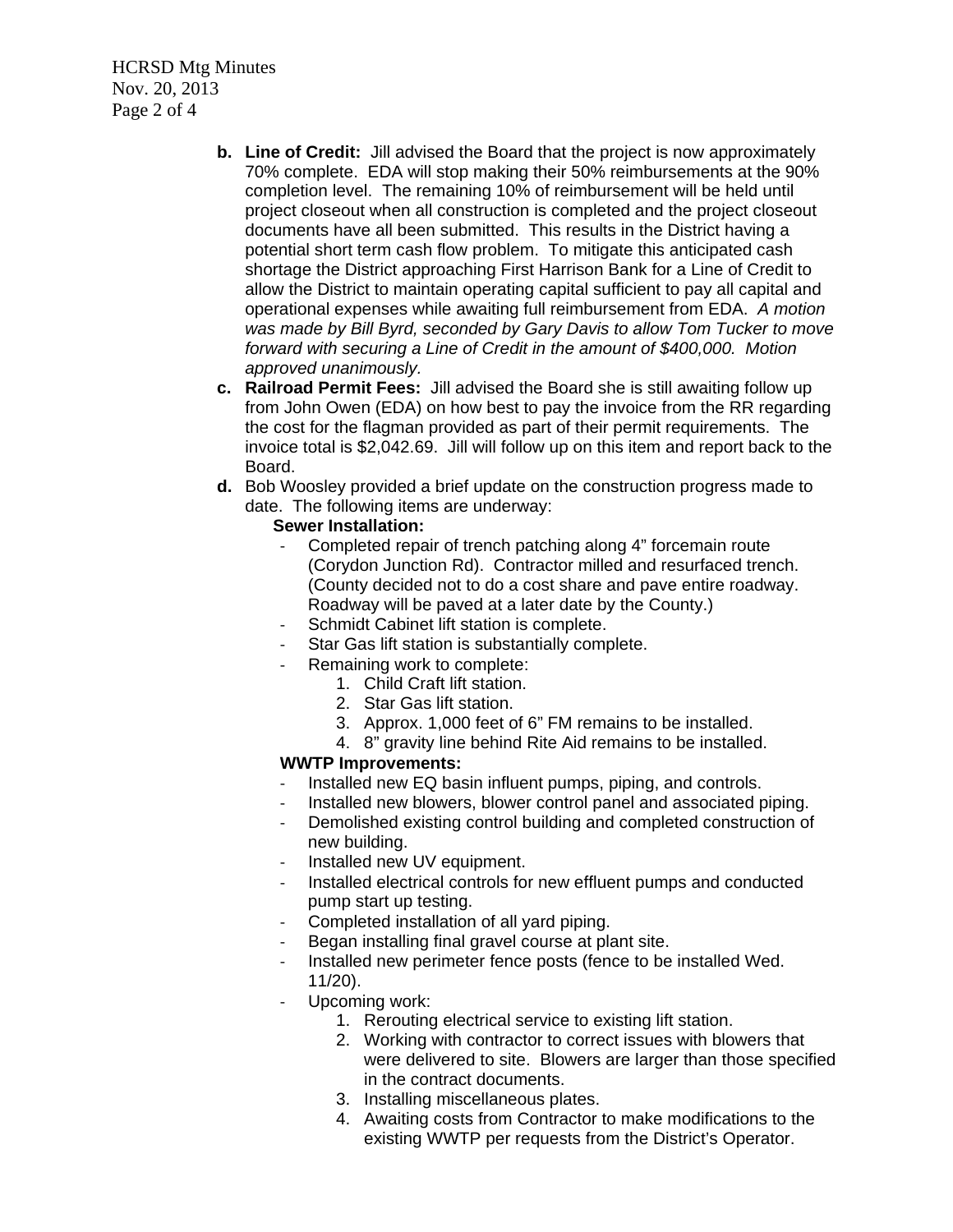HCRSD Mtg Minutes Nov. 20, 2013 Page 3 of 4

> These costs will be presented to the Board for approval prior to proceeding with making any changes.

- **e. Change Order No. 1 (Dan Cristiani):** Bob Woosley presented Change Order No. 1 with Dan Cristiani in the amount of \$8,106.34. This change order covers:
	- **i.** Relocation of gas lines that were not buried as deep as previously indicated during bidding. Gas lines were lowered to avoid conflicts with the sewer lines.
	- **ii.** Bore and jack operations were modified slightly by extending one (to avoid a utility) and shortening another.
	- **iii.** A portion of the 4" force main was relocated to avoid a large tree and drainage channel. This resulted in a deduct for this portion of the line. *A motion was made by Bill Byrd, seconded by Gary Davis to approve Change Order No. 1 with Dan Cristiani Excavating in the amount of \$8,106.34. Motion approved unanimously.*
- **f. Customer Billing:** Tom Tucker made the Board aware that Ramsey is not interested in providing billing services for the County. They will provide the water usage information to the District to allow for bills to be generated based on flow. Tom stated that he is in the process of securing quotes from companies to perform this service.
- **4. Stormwater Demonstration Project:**Rob Huckaby was unable to attend the meeting but provided an email update to all members. Gary Davis requested that the remaining budget be provided to him to allow him to do cash flow projections for the District. Bob Woosley will follow up on this item and provide it to Gary.

## **5. Lanesville Interchange Sewer Project:**

- **a. Sub-committee Meeting:** Bob Woosley reported that the sub-committee met to discuss optional alignments for providing service to the Areva facility. The sub-committee consists of Tony Combs, Dan Lee, and Bill Byrd (absent from meeting). Many optional alignments are under consideration but the final alignment will be based on the location of the connector road currently under discussion by the County and land owners. The sub-committee will stay in contact with County officials regarding the selected roadway alignment. Once the road alignment has been finalized the sewer line alignment will be chosen.
- **b. Areva:** How much water will this facility use? What type of effluent will they have? Bob Woosley was asked to follow up with Darrell Voelker to get this information.

## **6. Treasurers Report:**

- **a.** Gary Davis reported that SSK is four (4) months behind on payments. The Board asked that Chris Byrd follow up with them immediately.
- **b.** *A motion was made by Bill Byrd, seconded by Tony Combs to approve the October Treasurer's report. Motion approved unanimously.*
- **c.** *A motion was made by Dan Lee, seconded by Bill Byrd to approve the invoice payments in the Treasurer's report. Motion approved unanimously. EDA Funds:* 
	- **i.** Mitchell & Stark Pay Application No.5 \$156,622.91 **ii.** Dan Cristiani Excavating – Pay Application No. 5 \$236,824.53 **iii.** Heritage Engineering – Construction Admin Services \$9,220.88
	- **iv.** Bennett & Bennett Ins. Excav/Driveway Permit Bond \$150.00